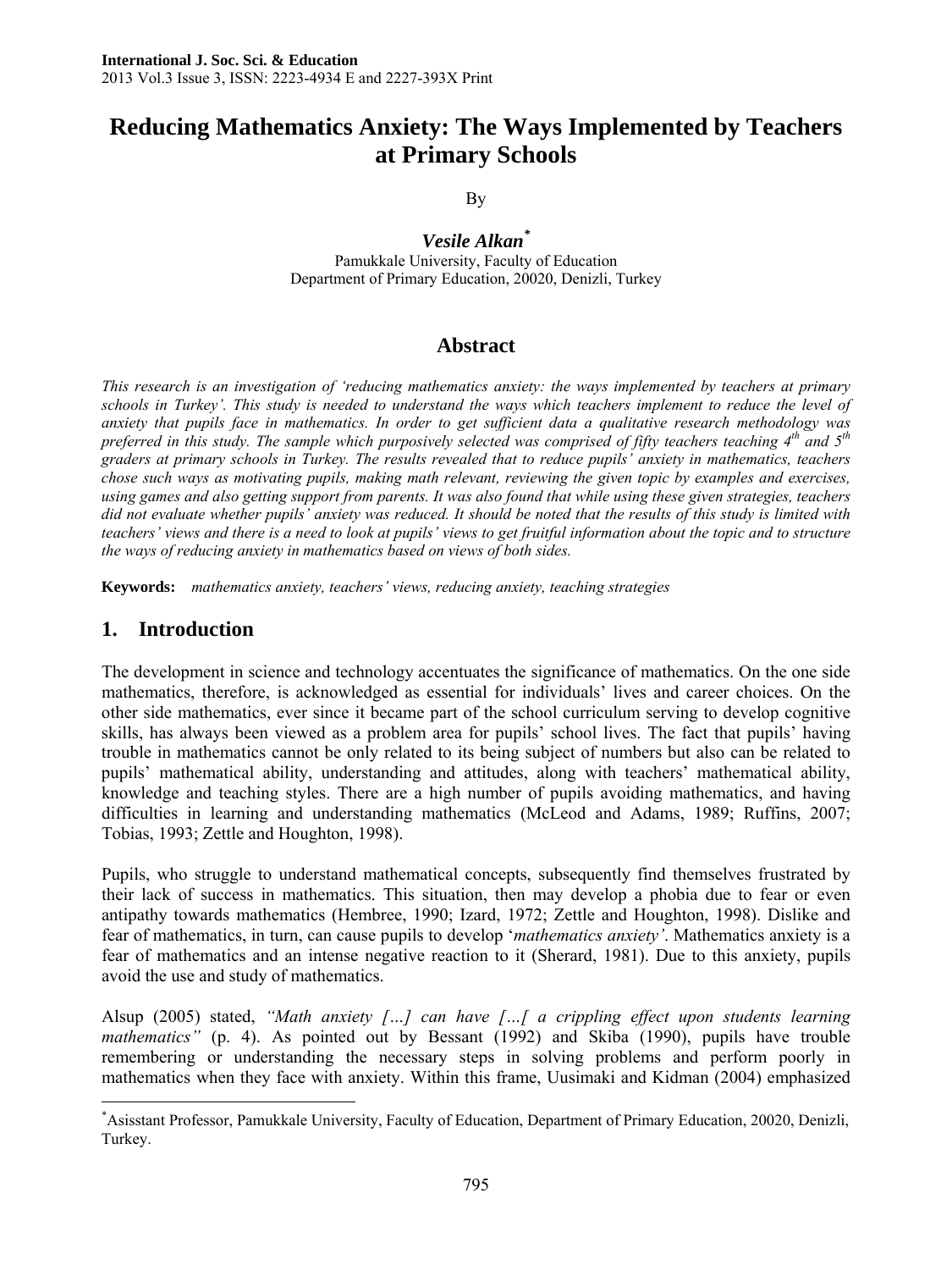that mathematics anxiety was the fear of performing mathematical tasks. This means a pupil who is anxious has a fear of not gaining the knowledge or skilfull to be successful in doing a mathematical problem even it is simple or complex.

This state of mind occurs among many pupils at all levels of the education. For example, research has shown that pupils suffer from mathematics anxiety across all levels from kindergarten through college (Betz, 1978; Furner and Duffy 2002; Hembree, 1990; Ma, 1999; Ryan and Ryan, 2005; Woodard, 2004). Therefore, many studies examined mathematics anxiety in such approaches as identification and measurement of the level of mathematics anxiety (Aiken and Dreger, 1961; Basar et al., 2002; Bekdemir et al, 2004; Betz, 1978; Demir, 2004; Dreger and Aiken, 1957; Engelhard, 2001; Fennema and Sherman, 1976; Gierl and Bisanz, 1995; Harper and Daane, 1998; Hembree, 1990; Hummer, 1998; Izard, 1972; Johnson, 2003; Koeling, 1995; Ma, 2003; Ma and Xu, 2004; Plake and Parker, 1982; Richardson and Suinn, 1972; Suinn and Edwards, 1982; Şahin, 2004; Taylor and Fraser, 2003) and the relationship between mathematics anxiety and performance and overcoming mathematics anxiety (Baloğlu, 2004; Engelhard, 2001; Farquharson, 2004; Hembree, 1990; Johnson, 2003; Tobias, 1978; Wittman et al, 1998).

There is a negative relationship between mathematics anxiety and mathematics achievement (Betz, 1978; Furner and Duffy 2002; Hembree, 1990; Ma, 1999; Tobias, 1993; Woodard, 2004). This means that as the level of mathematics anxiety increases, the level of mathematics achievement decreases and, vice versa. As a result of this fact, studies (Armstrong and Price, 1982; Berebitsky, 1985; Bessant, 1995; Boer and Weatenberg, 1994; Byrd, 1982; Cemen, 1987; Fergusson and Horwood, 1993**;** Fiore, 1999; Harris and Harris, 1987; Lazarus, 1974; Mathiesen and Tambs, 1999; Mulenga, 1990; Norwood, 1994; Tobias, 1978; Tobias, 1993; Williams, 1988) tried to find out the reason of mathematics anxiety and suggested that mathematics anxiety is multifaceted and attributed to many factors related to personality, peers, parents and teachers.

Considering the effects of teachers and their teaching strategies, Midgely et al. (1989) stated that the relationship between teachers and pupils may have an impact on pupils' progresses in the lesson which in turn affect their attitudes towards mathematics. For example, when the exchanges between teacher and pupil are positive, consisting of possible talk, encouragement, and a belief in every pupil's ability to learn, pupils feel valued and are able to trust the learning environment (Young, 1998). Additionally, teaching methods used in mathematics are expressed as one of the main reasons of creating mathematics anxiety (Burton, 1984; Greenwood, 1984; Williams, 1988). Such methods as memorizing (Buhlman and Young, 1982), having not connection with real life (Harris and Harris, 1987), aiming quick responds in solving mathematical problems (Harris and Harris, 1987), emphasizing only one way of solving (Byrd, 1982; Furner and Duffy, 2002; Oberlin, 1982) and explain-practice-memorize may cause anxiety (Buhlman and Young, 1982; Greenwood, 1984; Steele and Arth, 1998) are found as being attributable to mathematics anxiety.

The causes of mathematics anxiety especially the effects of teachers along with their strategies and styles need to be known in order for teachers to help prevent and/or reduce its effects (Furner and Duffy, 2002). Since, as I explained earlier, mathematics anxiety has negative influences on pupils' performance and achievement in mathematics. Yet, if this anxiety is not reduced, its negative outcomes may be sustainable. Hence, it is necessary to reduce pupils' mathematics anxiety when they have been realized rather than waiting for it to resolve itself. Many studies investigated mathematics anxiety and the ways of diminishing or eliminating its effects (Baloğlu, 2004; Brady and Bowd, 2005; Chappell and Thompson, 2009; Engelhard, 2001; Farquharson, 2004; Hembree, 1990; Johnson, 2003; Morris, 1981; Norwood, 1994; Reyes, 1984; Schwartz, 2000; Skiba, 1990; Steele and Arth, 1998; Tobias, 1991; Varsho and Harrison, 2008; Wagner, 1980; Warfield, 2008; Wigfield and Meece, 1988; Williams, 1988; Wittman et al., 1998; Zaslavsky, 1999; Zemelman et al., 1998) Apart from indicating overcoming ways, some of these studies also focus on differentiating the importance of preventing and reducing the anxiety in mathematics.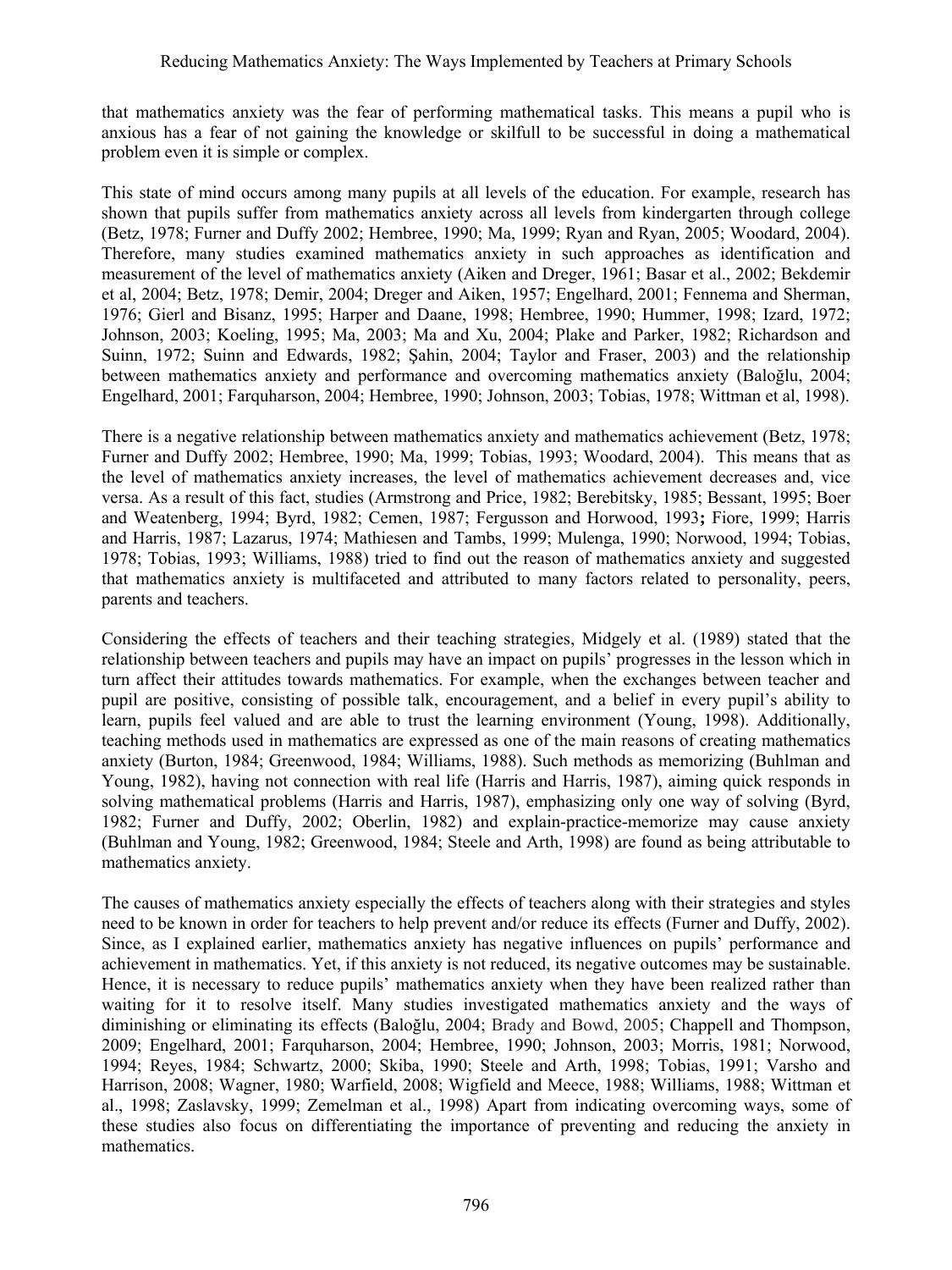#### Vesile Alkan

Pan and Tang (2005) contended that there is a need to discover the teaching strategies that can help pupils to learn mathematics and to reduce their level of mathematics anxiety. For instance, Burton (1984) conducted a study and expressed some teaching strategies and styles which were useful in creating positive attitudes as follows:

making assignments which the student can accomplish within a reasonable time, providing specific and task-related feedback, praising the use of appropriate procedures as well as the attainment of correct answers, allowing choice in assignments and methods wherever possible, encouraging students to ask questions in and outside class, monitoring their nonverbal responses to students errors and inquiries, helping students analyze their work to discover they did correctly and what type of errors (careless or conceptual) they made, discussing the differences between debilitating ad facilitating anxiety (p. 205-206).

Based on pupils' perceptions regarding teachers' behaviours, Stuart (2000) suggested in his study that some teachers' teaching strategies and styles which help them to reduce their pupils' anxiety about mathematics were:

- a) incorporating cooperative groups in problem-solving situations, where pupils, given a variety of problems; worked together and share their solutions;
- b) using pupils' other academic strengths in mathematics class, such as letter and journal writing in order to help solving problems on current topics;
- c) applying mathematics to areas of science and social studies boosted pupil confidence and provided a meaningful context for their work in mathematics.

In addition to this, in the book *'Best practice: New Standard for teaching and learning in America's school'* based on a culmination of research, Zemelman et al. (1998), put together a list of what were considered to be the '*best practices'* for teaching mathematics which include: a) the use of manipulative, b) the use of cooperative work, c) the use of discussion when teaching mathematics, d) the use of questioning and making conjectures as a part of mathematics, e) the use of justification of thinking, f) the use of writing in math for thinking, feelings and problem solving, g) the use of the problem-solving approach to instruction, making content integration a part of instruction, h) the use of calculators and computers, i) the role of the teacher of being a facilitator of learning and j) the assessment of learning as a part instruction.

As I mentioned earlier, the wide body of research in this area focussed on the level of mathematics anxiety, the causes and effects of it, and the relation between mathematics anxiety and performance. However, in Turkish context, there is a need to conduct study about overcoming mathematics anxiety and reducing the level of mathematics anxiety. In order to reduce anxiety in mathematics according to Brush (1979), teachers can play a vital role. It can be said that teachers have the greatest impact on pupils' attitudes toward mathematics (Murr, 2001). Furthermore, Stodolsky (1985) explained the importance of teaching which shapes pupils' attitudes and also emphasized that mathematics instruction is teacher dominated. Since, by employing teaching strategies, teachers can assist pupils in their quest for success in mathematics (Preis and Biggs, 2001).

It is also necessary for effective teachers to inquire into new teaching strategies to improve pupils' attitudes, and performances in mathematics to enhance their success. In this regard, it is important to get their views on how they design their lessons and what they do in order to reduce mathematics anxiety in the pupils in their classes. This study was conducted to explore the views of teachers on their strategies to reduce pupils' anxiety in mathematics at primary schools in Turkey. Although some studies (Baloğlu, 2004; Engelhard, 2001; Farquharson, 2004; Hembree, 1990; Johnson, 2003; Tobias, 1978; Wittman et al, 1998) investigated overcoming ways of mathematics anxiety, this study entailed an attempt to make an additional contribution to existing studies. Another contribution of this study can be adding primary school teachers' lenses to given body of studies.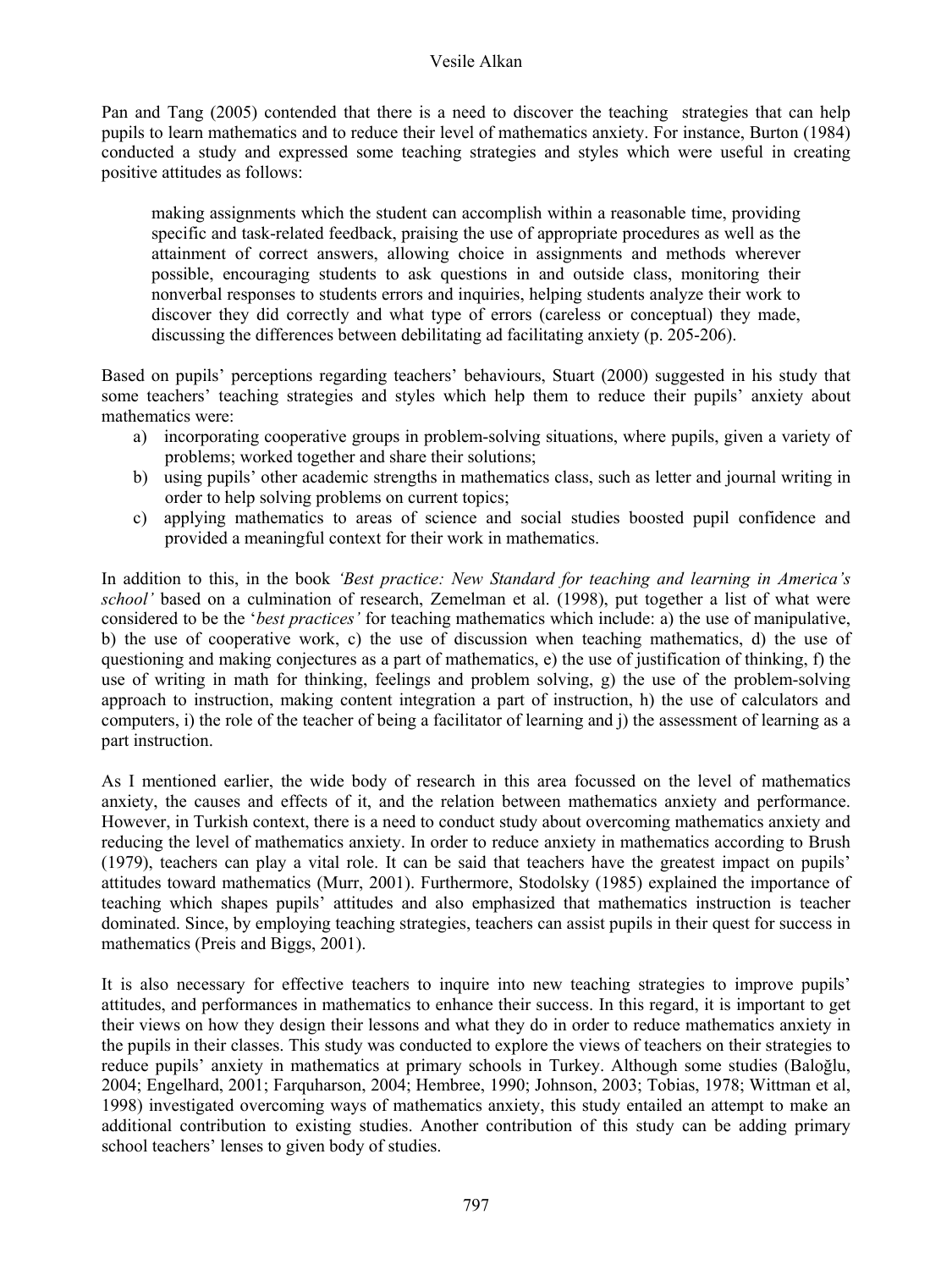## **2. Methodology**

An appropriate method for addressing the aim of this study is a qualitative research strategy. *Qualitative research* demands that the world be approached with the assumption that nothing is trivial, that everything has the potential of being a clue that might unlock a more comprehensive understanding of what is being studied (Bogdan and Biklen, 1992, p.30)

Qualitative research strategy enabled me to explore teachers' detail views about their ways of teaching in order to reduce anxiety in mathematics. This strategy also helped to answer what is going on in particular teaching ways that teachers use to reduce anxiety.

### *Data Collection*

Based on my research question and the method I used open-ended questionnaires to collect the data. The purpose of utilising an open-ended questionnaire was to allow for detailed explanations of teachers' views as it allowed the respondents to express their own views. The questions in the questionnaire were constructed as a direct result of information gathered from my literature review on mathematics anxiety. After designing the questionnaire, I piloted it and subsequently re-constructed some of the questions based on the opinions of 10 teachers with whom I piloted.

The open-ended questionnaire was comprising of three main questions and sub-questions for each to get the views about specifically how teachers differentiate between pupils on the basis of their mathematics anxieties, how they cope with pupils' anxiety and what they would suggest to reduce mathematics anxiety. Teachers were requested to answer each questions with examples in detail. They were given sufficient time to answer the questionnaire and had the chance to reply it on their own; therefore, they had the opportunity to answer within the context of their own experience and interpretation. Thus, administering an open-ended questionnaire enabled to get detail responses relevant to research questions.

### *Sampling*

Denzin and Lincoln (2000) stated that "Many qualitative researchers employ purposive sampling and they seek groups, settings and individuals where the processes or phenomenon being studied are most likely to occur" (p. 370). In order to select the sample, I used *purposive sampling* method. The needs of the study were to get the views of primary school teachers. According to Scarpello (2007) and Tankersley (1993), pupils' mathematics anxieties begin at the beginning of fourth grade. Therefore, I purposively included teachers who were dealing with anxious pupils at  $4<sup>th</sup>$  and  $5<sup>th</sup>$  grade in a city of Turkey. I also involved convenient sampling by selecting teachers who showed willingness to participate in my study. With a purposive sampling, the number of participants in a study is less important than the criteria used to select them.

Based on this selection procedure, fifty teachers who were teaching  $4<sup>th</sup>$  grade and  $5<sup>th</sup>$  grade pupils and had mathematically anxious pupils at different primary schools were chosen. These participants demonstrated the typicality of features required for the study such as 'being in fourth and fifth year' and 'dealing with mathematically anxious pupils' (Cohen and Manion, 2000). It should be noted that the gender of primary teachers was not considered whereas their being expert in teaching was considered. Since, the teachers experienced between five and ten years were more effective than new teachers and one year experienced teachers, and had essential teaching knowledge and skills than novices (Borko and Livingston, 1989; Darling-Hammond, 2000).

Before the data collection, I had an informal conversation with teachers to give information about the aim of my research, the possible benefits of my research and who might see the results of my research. I requested participants not to mention their names but to mention their genders on the questionnaire form and informed them that I would use pseudo-names in terms of their genders when needed to use their words in forms.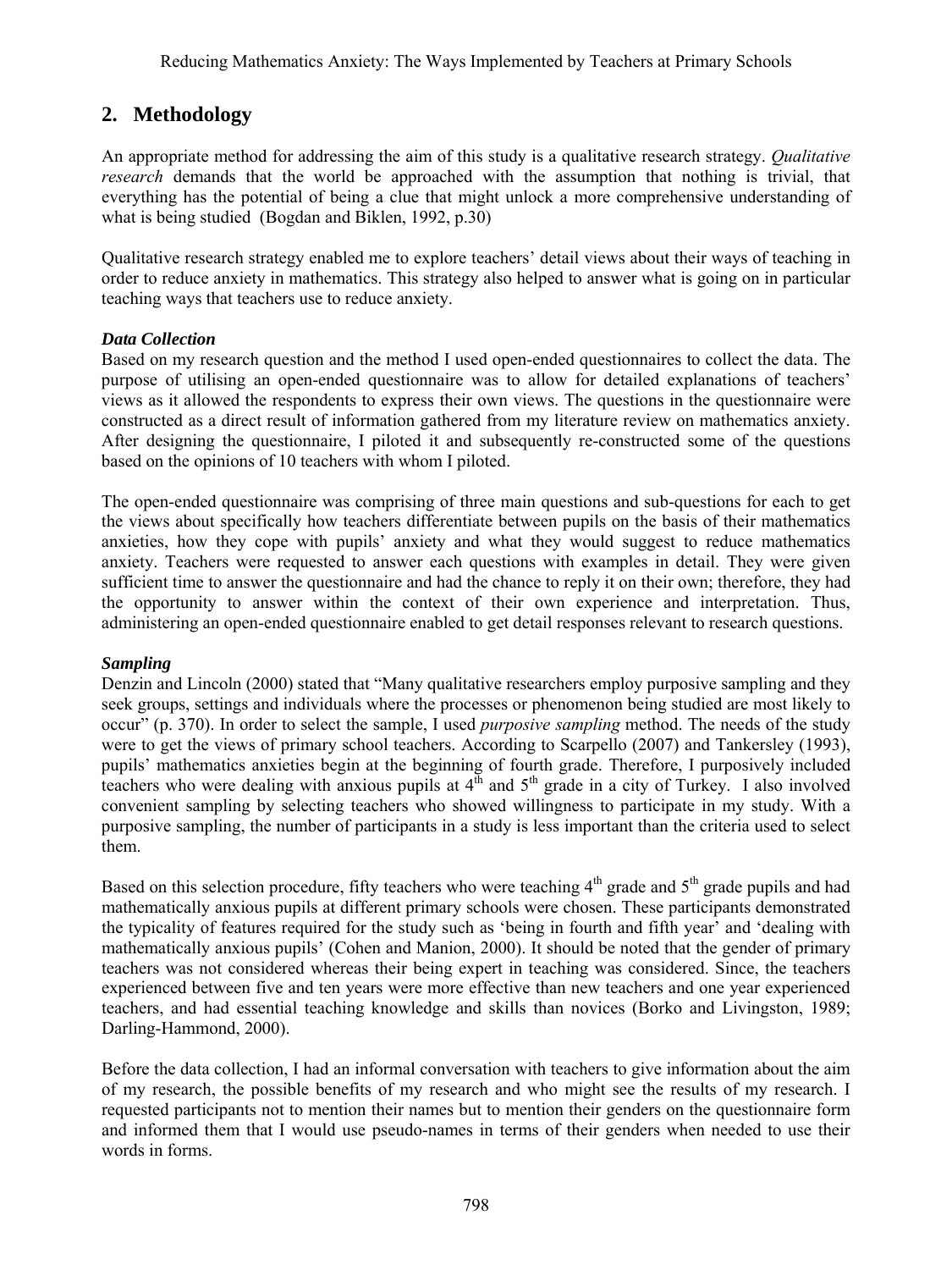### *Validity and reliability*

Internal validity refers to the accuracy of the results gathered from the study, and whether it represents the reality (Verma and Malick, 1999). In my study, it refers to the teachers' views on the ways of teaching to reduce anxiety in mathematics. External validity refers to the degree of generalisability of the findings (Creswell, 2003). In my study it refers to the degree to which the results concerning teachers' views on reducing mathematics anxiety can be generalised to all teachers.

The reliability of the data was supported by piloting since any ambiguities that were noticed during the pilot were clarified. This also helped me to be sure that teachers' understanding of what was asked was as close as possible to my own understanding as well as to other teachers. Moreover, the piloting of the questionnaire a careful design of an open-ended questionnaire was done to make sure that the data collected was valid and feasible (Morrison, 1993).

### *Data Analysis*

By following the ways of inductive analysis, I found the concepts that helped me make *'sense of what was going on'* (Hammersley and Atkinson, 1995, p. 209) in my data. These concepts and themes were derived from teachers' views given in the questionnaires. The results were presented in terms of main themes.

### **3. Results and Discussion**

Almost all teachers said that mathematically anxious pupils could be clearly differentiated from nonanxious pupils. Since, these pupils had different and scared reactions towards mathematics compare to other lessons. According to teachers, these anxious pupils did not want to be called to work at the blackboard, they became red in their faces whenever asked any questions even not related to mathematics, they made up excuses for not studying or not doing homework, they tried to hide themselves when teachers asked to solve a problem to the group, and also they trembled when they were singled out to solve a problem. Teachers stated that these pupils expected not to be involved any activities in mathematics. Robertson and Claesgens (1983) suggested that teachers needed to be carefull when they wanted anxious pupils to engage in activities. They also suggested some do's and dont's for teachers not to make pupils more anxious when asking questions in mathematics.

Teachers in the sample also mentioned that pupils were anxious as they had problems in learning. Thus, according to them, when pupils understood what was given in the lesson and when they learnt the topic, their anxiety would be reduced. The results showed that teachers believed that pupils' anxiety was mostly related to their lack of understanding, so to their lack of learning. This suggests that there is a connection between learning and anxiety in mathematics (Hembree, 1990; Izard, 1972; Young, 1998; Zettle and Houghton, 1998).

### *Motivating Pupils*

Forty four out of 50 teachers mentioned that anxious pupils interact with their peers in other lessons but refused to do in mathematics. Teachers also wrote that anxious pupils seemed uncomfortable whenever asked for cooperative work with peers and whenever teachers asked whether the topic was understood or not. For example in one of a response a teacher wrote *"[...] I know she is anxious. That's why I am asking her 'do you understand what I explained?' But I can see on her eyes that she doesn't want me to ask.[...] I want her feel confident [...]".* These words show that the teacher wants to help the pupil, however it seems that teacher does not know how to do.

One of the teacher wrote that *" [...] I am very friendful to my anxious pupils, I always touch them to show I am with them"*. Another teacher wrote that *"During the lesson, I asked for example, Ayşe to solve a problem but also say her 'if you don't want to do dont worry you can do later' [...]"*. The results showed that some of the teachers believed that building a warm interaction between anxious pupils and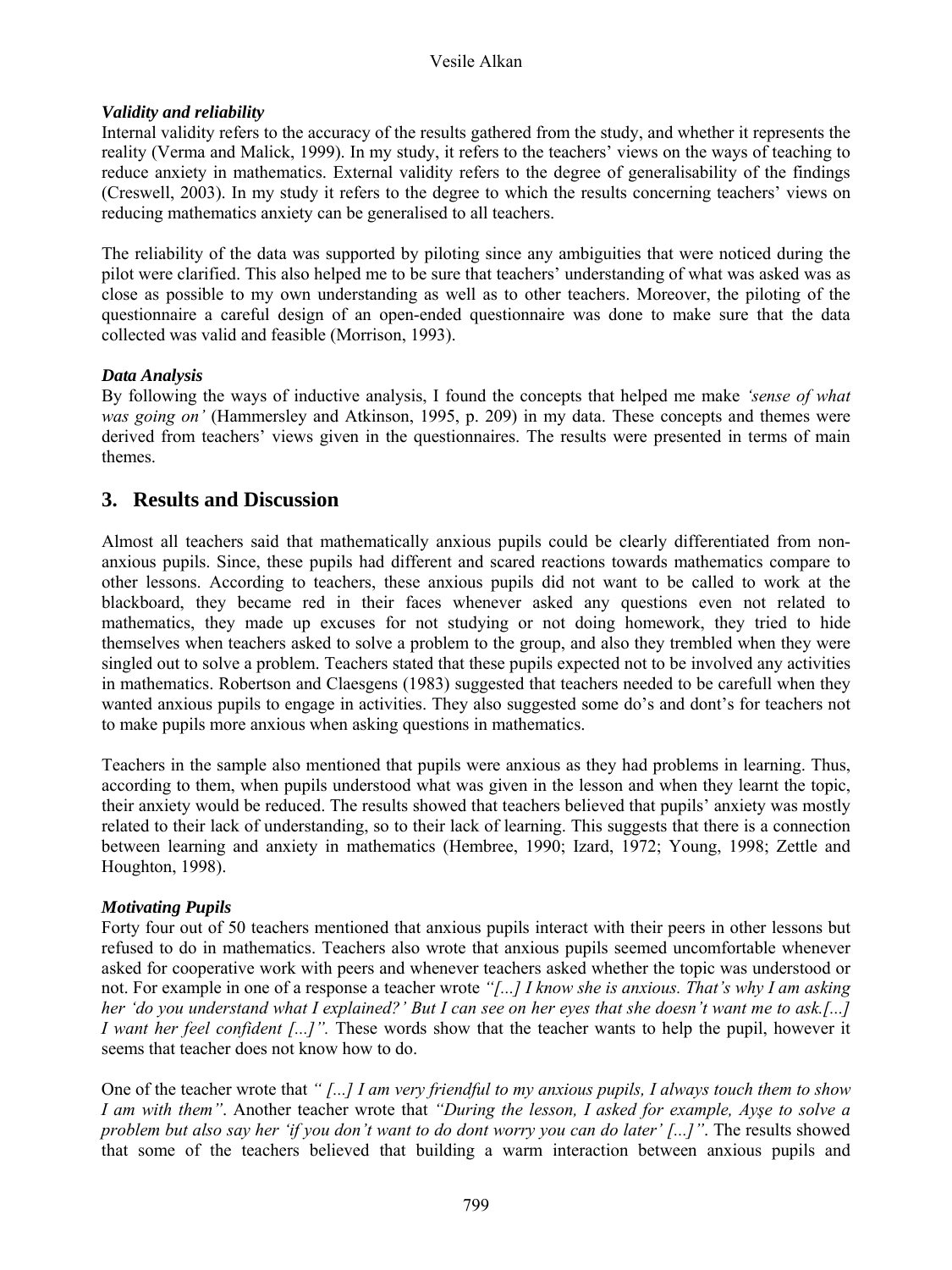themselves or treating anxious pupils as if they wanted positive differentiation. However it seems that these teachers slightly fails in motivating anxious pupils or the ways they used are not adequate to motivate pupils. Teachers need to treat anxious pupisl in a non-threatining manner as anxious pupils do not want to be realized by others.

In terms of the results, it can be said that teachers recognize anxious pupils, know their problems in mathematics but some of them lack in helping anxious pupils. It seems that these teachers assume that using friendly way, asking pupils whether they comprehend the concepts in mathematics could be helpful for them to be motivated. Multon, Brown and Lent (1991) suggested that pupils tended to do better in mathematics when motivated. Furthernore, Fotoples emphasized that *"negativity can only break down what must be built up in the fragile psyche that exists in some math-anxious students"* (p. 149).

On the other hand the results also indicated that some of the teachers tried their best to help anxious pupils. For example, teacher Ali wrote that *"I believe that their motivation to the lesson can be difficult.*  [...] I pay attention their personal differences to motivate them. For example, Elif is very sensitive *compare to others. So I use various techniques to motivate them"*. Teacher Hatice wrote *that "[...] sometimes, for example, I write down a very easy problem which is also known by my anxious pupils, and try to give them chance to answer it. [...] so they feel confident".* Another teacher wrote that *"anxious pupils want to see that you value them, to be encouraged when made any mistakes. I try to do like this."* These showed that some of the teachers know how to motivate pupils. Steele and Arth (1998) emphasized that listening and valuing pupils enable them to engage in activities in mathematics. Significantly, the results showed that these teachers were aware of pupils' personal differences and how to react each of them.

In addition to these, almost all teachers complained about the limitations on time. They mentioned that they were aware that pupils got more involved in lessons when they encouraged them to do so and when they helped them during problem solution process. However, twenty out of fifty teachers emphasized that they could not support each pupil individually as a result of limitations on time.This suggests that even though teachers know anxious pupils need extra support from them, they sometimes ignore considering pupils individual cognitive and emotional difficulties due to the time limitation.

### *Making Mathematics Relevant*

The data showed that almost all teachers tended to relate exercises in mathematics to pupils' life by giving examples and by dramatization from the pupils' daily lives. Almost all teachers also wrote that the national curriculum suggested them to use real world applications. For example, two teachers wrote nearly same that *"In the curriculum it is clear that we need to provide real world connections in our lessons [...]*(Teacher Ayhan) *[...] The books are also giving examples from real-world* (Teacher Hasan)*"*. This means teachers apply real world applications since it was obligated by curriculum. Therefore, it could be argued that teachers were not explicitly aware of the effects of using real life experiences. Real world applications enhance pupils to connect mathematical concepts to real world situations (Panasuk, et al., 2002); this then help them to understand mathematics well, and in turn help them to reduce anxiety.

Some of the teachers mentioned that they believed real life integration was important for pupils to understand some concepts in the lesson and to relate concepts in mathematics and in their lives. These teachers stated that connection with real world enabled pupils to comprehend; so to give meanings to mathematical problems and to develop positive reactions to mathematics. Moreover, these teachers gave examples how they related real life to mathematics. According to those examples, some of the teachers sometimes –if they got permission from the head of school- took pupils to the nearest supermarket and did shopping with them. These teachers wrote that during shopping, pupils did addition and subtraction by themselves; even though anxious pupils did not do in classroom activities. Thus, according to them, anxious pupils enjoyed these kinds of activities as these helped them to reduce their anxieties.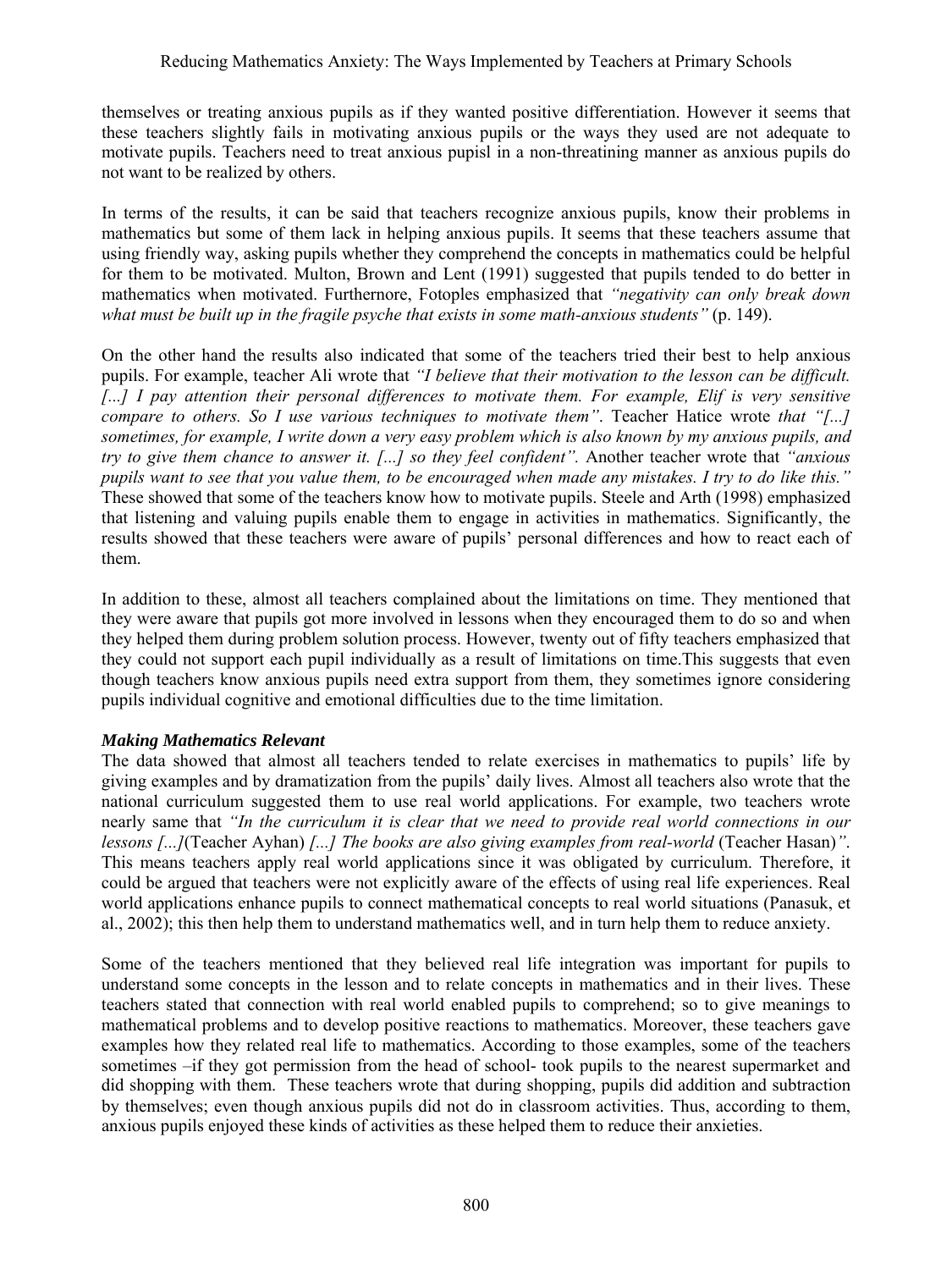#### Vesile Alkan

Twenty nine out of teachers mentioned that books given by government also paid attention to give examples related to pupils' real world. In teachers' examples, it was seen that the names of famous people who could be known by pupils, the events that could be remembered by pupils and the cases that could be understood by pupils used in books. These teachers wrote that these kinds of examples took anxious pupils' interests. Therefore, in terms of teachers' views these pupils felt comfortable during activities. Furthermore, teachers also mentioned when anxious pupils involved in activities, they started to deal with their anxieties.

It seems that teachers sometimes fail in relating 'real life' as a result of the difference between teachers' real life, the real life in textbooks and the pupils' real life. I can argue that the integration of 'real life' with mathematics is complex as it is constructed by teachers, and it is not actually the real life of each pupil. The use of pupils' backgrounds and the link between classroom activities and real life activities cannot be overemphasized as it has been supported by many authors and educationists. However, it can be a useful support for pupils in comprehending the use for numbers.

For example, teacher Altan emphasized that after he supported his pupils to construct a connection between numbers and why and what for they might use these numbers, pupils started to do better and to get high scores in mathematics than the previous years. Some of the teachers mentioned that they linked knowledge together so anxious pupils could undertand mathematical operations. It could be argued that there is a possibility that one action caused the other, however there could be other variables to be taken into account. My argument is that it is more likely that pupils need to understand *'what to do'*, *'how to do'* and *'why to do'* in mathematics. This view also supported by many studies conducted in this area (Greenwood, 1984; Stodolsky, 1985; Wallace and Kaufmann, 1986; Tobias, 1990).

### **4. Repetition and Review**

While promoting pupils' understanding and effective learning in mathematics, forty teachers said that they tended to use as many structurally similar examples and exercises as they could in a lesson which took forty minutes. Teachers in the sample believed that pupils could easily learn when they repeated what they were taught by using examples and exercises. For example teacher İlker wrote that *"[...] examples are useful because pupils can explicitly understand and strenghten [...] so they can believe themselves that they can do similar problems."* Another teacher wrote that *"I try to use examples because they help pupils to understand so to feel confident [...] they can forget their anxieties when they do one of these exercises"*.

It is more likely that there is a sense in teachers that repetition in mathematics is helpful for the pupils' learning. Also it seems that teachers tended to believe that when pupils learn effectively they could reduce the level of anxiety. In this sense, I can say that results of current study confirm studies done by Sherard (1981) and Tobias (1990). According to them, examples and exercises should be included in every lesson as repetition and review lessen mathematics anxiety. Thus, examples and exercises, on the one hand, enable teachers to repeat and review what they taught and on the other hand, enable pupils to understand what was taught. It can be said that if pupils can effectively learn, there will be less negative feelings about mathematics. However, it should be noted that repetition has disadvantages as well as advantages. Based on the data gathered from teachers' answers, I can say that the majority of teachers argue that the more exercises the teachers give, the more chances there are that pupils will follow the mathematical concepts better and possibly master the skills more effectively. However, once the pupils grasp the idea, there may be no point in giving more exercises just for sake of it.

### *Using Games*

Almost all teachers believed that playing games with pupils were attractive to appeal pupils' interests in mathematics. Nearly all teachers mentioned that they preferred using games to support pupils' learning, so they could understand the topic and in turn would reduce the anxiety. They emphasized that that while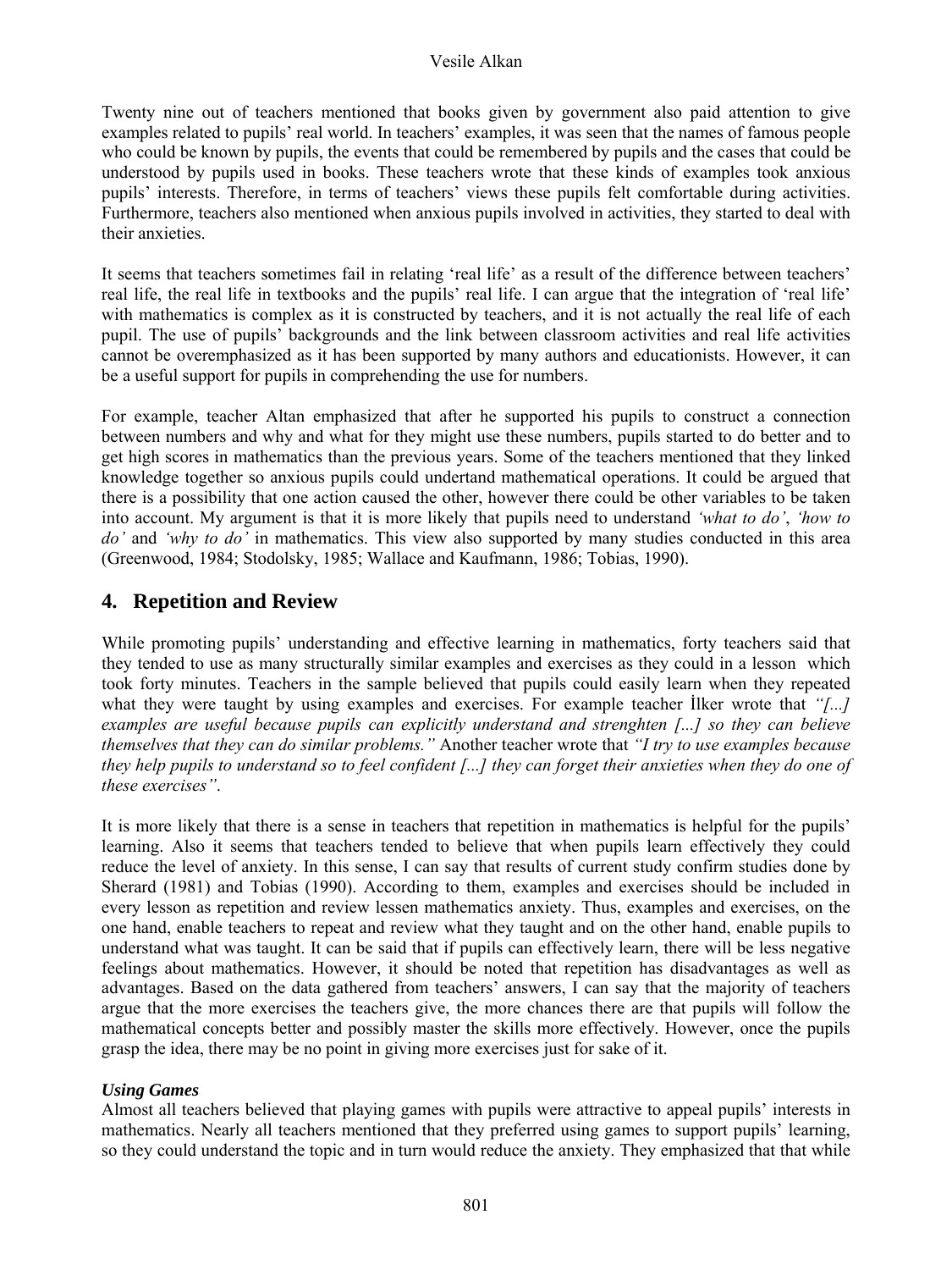pupils were playing, they would learn better than just learning by conveying information to pupils; therefore, they tended to use the games given in textbooks. Teacher Akın wrote that *"[...] by the help of games I believe I can foster a social learning environment for pupils, so 'a want' can be created. [...] maybe just a simple game but help to memorize multiplication table [...].* As seen, teachers use games not only for giving some information but also for attracting pupils and involving them in the lesson. 21 out of teachers also emphasized that by making lessons attractive, a game could help pupils not forgetting what they learnt as they thought that was a game and what they learnt was the process of the game. Therefore, it seems that if pupils remember the knowledge gathered during the game, they will use this knowledge in the future. Thus, they will not feel fear when face with a problem related to given information.

The results also showed that some of the teachers used games in mathematics just to attract pupils. For example teacher Seher wrote that *"I can see that anxious pupils are happy when they play games. That's why I prefer games in my lessons".* Additionally teacher Gül wrote that *"Sometimes they get bored in mathematics. When I notice this, I immediately want to attract them so such games which are related to their interest can help me to do"*. Furthermore, the results indicated that almost all teachers believed that games could motivate pupils in a fun way so boost the pupils' interests. Some of them also mentioned that they used games to have a short break during the lesson; so no disinterest could be in the lesson. It seems that some of the teachers prefer games not as a teaching technique, but as a game to create a warm athmosphere not including fears and worries in. Therefore, it could be said that games can be a technique to support pupils' learning and also can be a way of fun to attract pupils and enhance their involvement in the lesson. However it is also emphasized by Shanahan et al. (2006) that effective in-class games should be related to learning outcomes; therefore, it would be more effective to enhance learning and in turn to reduce the anxiety.

### *Involving Parents*

In terms of dealing with anxious pupils and helping them to reduce the level of anxiety in mathematics, most of the teachers emphasized that they needed parents' cooperation to help pupils. Teacher Ümmü said that *'If parents don't give support at home, as teachers we can fail to help pupils'.* And teacher Ali stated that *'what I do here should be followed at home or else that pupil's anxiety can be returned back'.* It can be said that as in teaching-learning process, teachers also need parents' involvements in dealing with pupils' anxiety in mathematics. Thus, it seems that teachers do not want to take the responsibility only to themselves and want parents to take place in solution.

## **5. Conclusion**

Teachers without a doubt have an immense control on pupils' academic success and on their feelings as also suggested by Fiore (1999). Martinez and Martinez (2003) also emphasized that the way mathematics was taught affected mathematics learning and played a significant role in the development of anxiety in mathematics. Therefore, teachers' ways of teaching was significant area both for inducing and reducing mathematics anxiety.

This study aimed to find out how teachers reduce pupils' anxiety in mathematics. The data from teachers revealed that teachers could identify anxious pupils in mathematics. The data also showed that in order to reduce mathematics anxiety teachers emphasized the connection between understanding along with learning and anxiety in mathematics. Additionally, they suggested that when pupils understood and learnt mathematics, the anxiety would be reduced. Therefore, the results suggested that teachers focused more on effective teaching and pupils' effective learning in mathematics rather than finding out and implementing special teaching strategies and styles for anxious pupils.

On the other hand, the results indicated that even though teachers were aware that they had to resolve the anxiety problem in mathematics, they used same teaching strategies and styles for all pupils. In other words they did not use different teaching strategies and styles for anxious pupils. However, it was seen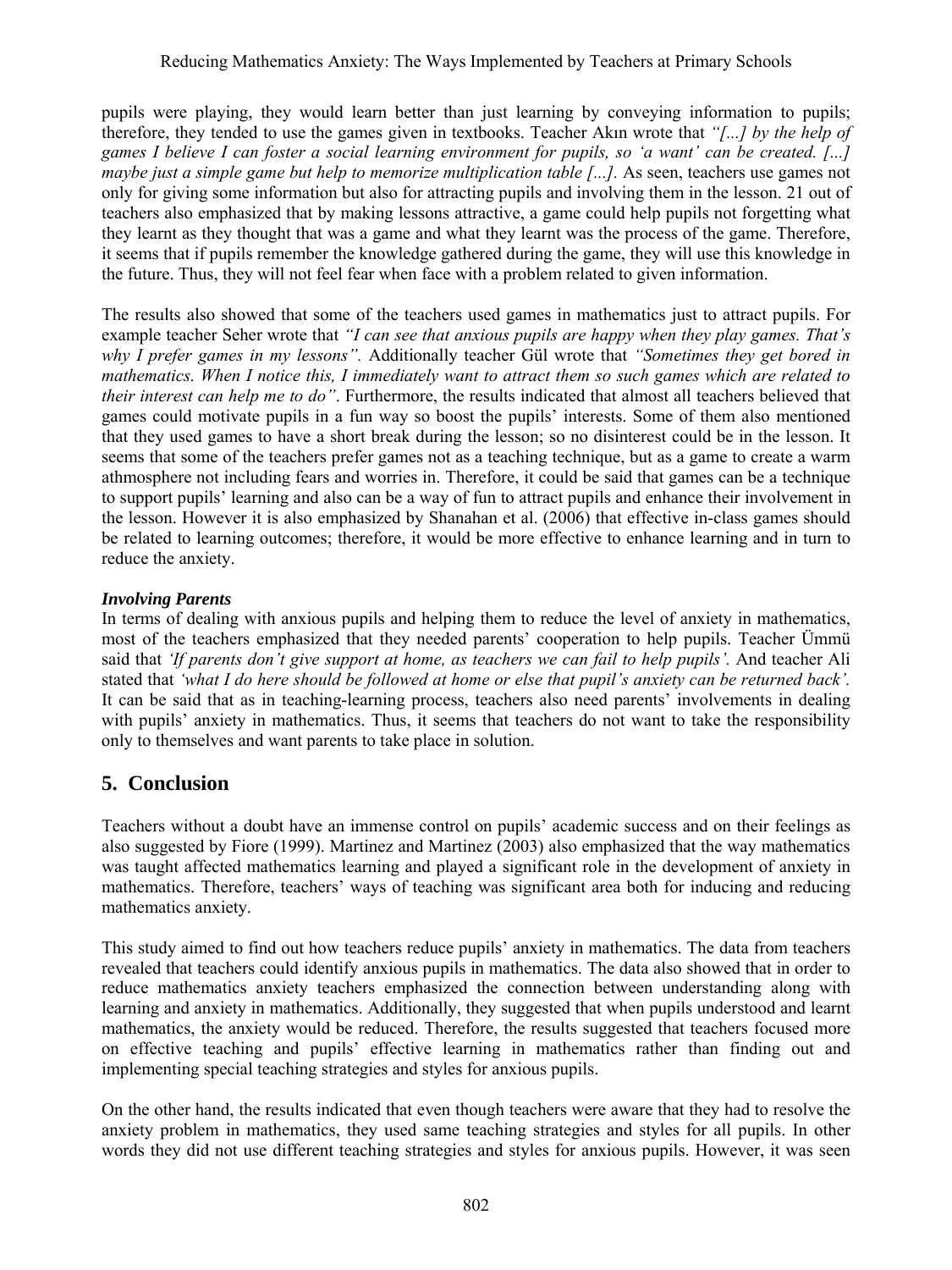that during the teaching process teachers, they monitor anxious pupils' involvement in the lesson and want them to understand mathematical procedure.

The results suggested that in order to reduce pupils' anxiety in mathematics, teachers stated that they chose such ways as motivating pupils, making math relevant, reviewing the given topic by examples and exercises, using games and also getting support from parents. As stated earlier, it can be said that teachers consider anxious pupils' learning and their level of anxiety. However, it was also found that while using these given strategies, teachers did not evaluate whether pupils' anxiety was reduced. Moreover, teachers did not mention how they measure whether pupils' learning improved by the way they used which in turn affected their anxiety level in mathematics.

The findings of this study contribute to the knowledge in overcoming and reducing mathematics anxiety. This study was designed in terms of qualitative research strategy by using open-ended questionnaire. Another study can be done using different data collection tools; for example, interviews or focus group can be more effective to get more detailed data. Additionally, a study investigating same topic by collecting data from different participants as teachers and pupils can also provide fruitful information, and help to structure the ways of reducing anxiety in mathematics based on views of both sides.

### **References**

- Aiken, L. R. Jr. and Dreger, R. M. (1961). The effects of attitudes on performance in mathematics. *Journal of Educational Psychology*, 52(1), 19-24.
- Alsup, J.K. (2003). New classroom rules to promote pre-service elementary teachers' mathematics learning. *Education, 123*(3), 609-613.
- Armstrong, J.M. and Price, R.A. (1982). Correlates and predictors of women's mathematics participation. *Journal for Research in Mathematics Education* 13, 99–109.
- Baloğlu, M. (2004). Çeşitli başa çıkma yolları ile matematik kaygısı arasındaki ilişki. *Eğitim Araştırmalarıi Dergisi*, 16.
- Basar, M., Unal, M. and Yalçın, M. (2002). *İlköğretim kademesiyle başlayan matematik korkusunun nedenleri.* Presented at *V. Ulusal Fen Bilimleri ve Matematik Egitimi Kongresi*, Ankara: ODTU.
- Bekdemir, M., Işık, A. and Çıkılı, Y. (2004). Matematik kaygısını oluşturan ve artıran öğretmen davranışları. *Eğitim Arastırmaları Dergisi*, 16, 88-94.
- Betz, N. E. (1978). Prevalence, distribution and correlates of math anxiety in college students. *Journal of Counselling Psychology*, 25(5), 441-448.
- Berebitsky, R. D. (1985). *An annotated bibliography of the literature dealing with mathematics anxiety.* ERIC Document Reproduction Service No. ED257684.
- Bessant, K.C. (1992). Instructional design and the development of statistical literacy. *Teaching Sociology*, 20, 143-149.
- Bessant, K. C. (1995). Factors associated with types of mathematics anxiety in college students. *Journal for Research in Mathematics Education*, 26, 327-345.
- Boer, F. and Westenberg, P.M. (1994). The factor structure of the buss and plomin EAS temperament survey (parental ratings) in a Dutch sample of elementary school children. *Journal of Personality Assessment*, 62, 532-551.
- Bogdan, R. C. and Biklen, S. K. (1992). *Qualitative Research for Education: An Introduction to Theory and Methods.* Boston: Allyn and Bacon.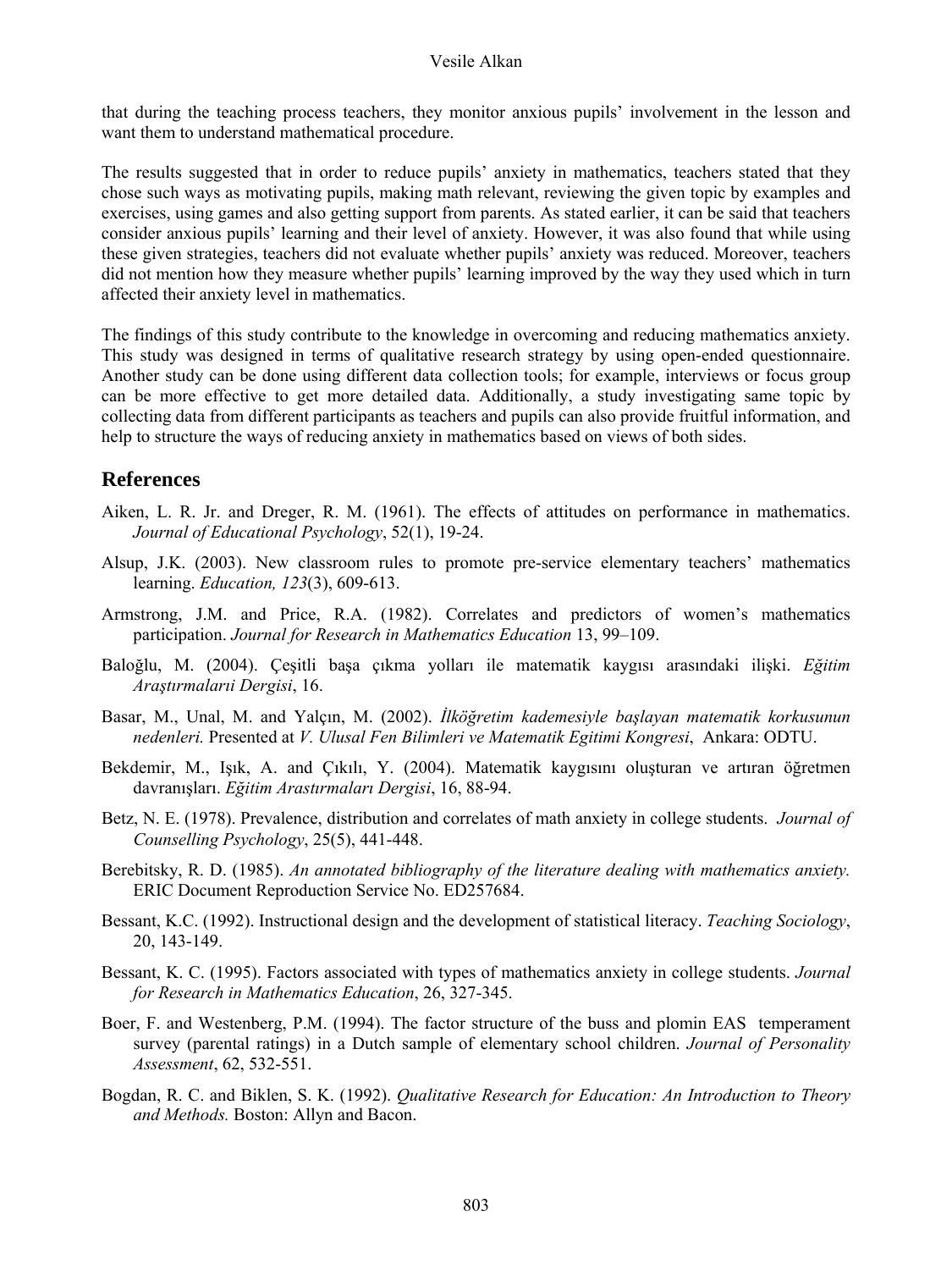Reducing Mathematics Anxiety: The Ways Implemented by Teachers at Primary Schools

- Brush, L. R. (1979). Avoidance of science and stereotypes of scientists. *Journal of Research in Science Teaching, 16*(3), 237–241.
- Bulhman B. J. and Young, D. M. (1982). On the transmission of mathematics anxiety. *Arithmetic Teacher*, 30 (3), 55-56.
- Burton, G. M. (1984). Revealing images. *School Science and Mathematics*, 3(3), 199-207.
- Borko H. and Livingston C. (1989). Cognition and improvisation: *differences in mathematics instruction by expert and novice teachers. American Educational Research Journal, 26 (4), 473-498.*
- Brady, P. and Bowd, A. (2005). Mathematics anxiety, prior experience and confidence to teach mathematics among pre-service education students. *Teachers and Teaching,11*, 37-46. doi:10.1080/1354060042000337084
- Byrd, P. (1982). *A descriptive study of mathematics anxiety: Its nature and antecedents*. Unpublished Doctoral Thesis, Indiana University.
- Cemen, P. B. (1987). *The Nature of Mathematics Anxiety*. Oklahoma State University, Stillwater.
- Chappell, M. and Thompson, D. (2009). *Math, culture, and popular media: Activities to engage middle school students through film, literature, and the internet*. Portsmouth, NH: Heinemann.
- Cohen, L. and Manion, L. (2000). *Research Methods in Education*. New York: Roultedge.
- Creswell, J. (2003). *Research Design: Quantitative ,Qualitative, and Mixed Methods* (2<sup>nd</sup> ed). London: Sage.
- Darling-Hammond, L. (2000). How teacher education matters. *Journal of Teacher Education* 51 3, 166– 173.
- Denzin, N. and Lincoln (2000). *Handbook of Qualitative Research* (2nd ed). London: Sage.
- Demir, M. K. (2004). Sınıf öğretmeni adaylarının matematik tutumlarının incelenmesi. *Eğitim Arastırmaları Dergisi*, 14, 162-170.
- Dreger, R. M. and Aiken, L. R. Jr. (1957). The identification of number anxiety in a college population. *Journal of Educational Psychology*, 48, 344-351.
- Engelhard, G. (2001). Math anxiety, mother's education, and the mathematics performance of adolescent boys and girls: evidence from the United States and Thailand. *The Journal of Psychology*, *124*(3), 289-298.
- Farquharson, F. (2004). *A Comparison of Community College Students' Anxiety, Motivation, and Achievement in Two Learning Models for Teaching Developmental Algebra: Instructor-Directed Computer-Mediated Model and Traditional Lecture Model.* Unpublished Doctoral Thesis. Central Florida Community College.
- Fennema, E. and Sherman, J. A. (1976). Fennema and Sherman Mathematics Attitudes Scales: Instruments Designed to Measure Attitudes Toward the Learning of Mathematics by Females and Males. *JSAS Catalog of Selected Documents in Psychology*, 6, 31-32.
- Fergusson, D. M., and Horwood, L. J. (1993). The structure, stability and correlations of the trait components of conduct disorder, attention deficit and anxiety/withdrawal reports. *Journal of Child Psychology and Psychiatry*, 34, 749-766.
- Fiore, G. (1999). Math-abused students: Are we prepared to teach them? *The Mathematics Teacher*, 90, 5, 403-406.
- Furner, J.M. and Duffy, M.L. (2002). Equity for all students in the new millennium: Disabling math anxiety. *Intervention in School & Clinic, 38*(2), 67-75.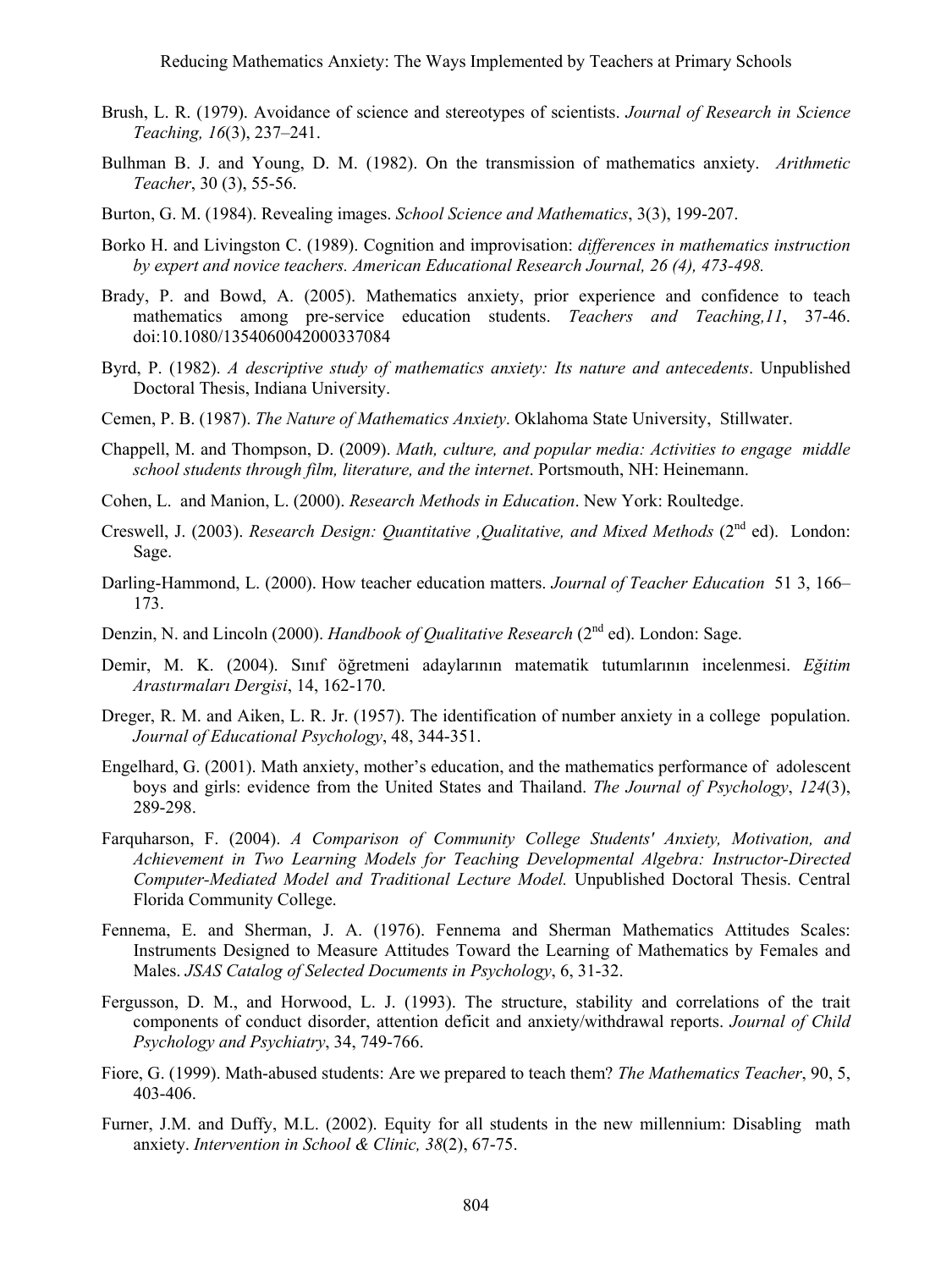- Gierl, M. J. and Bisanz, J. (1995). Anxieties and attitudes related to math in grades 3 and 6. *Journal of Experimental Education*, 63 (2), 139-158.
- Greenwood, J. (1984). My anxieties about math anxiety. *Mathematics Teacher* 77, 662-663.
- Hammersley, M. and Atkinson, P. (1995). *Ethnography: Principles in Practice* (2nd ed). London: Routledge.
- Harper N. W. and Daane C. J. (1998). Causes and reduction of math anxiety in preservice elementary teachers. *Action in Teacher Education*, 19(4), 29-38.
- Harris, A. and Harris, J. (1987). Reducing mathematics anxiety with computer assisted instruction. *Mathematics and Computer Education*, 21, 16-24.
- Hembree, R. (1990). The nature, effects and relief of mathematics anxiety. J*ournal of Research in Mathematics Education*, 21, 33-46.
- Hummer, A. W. (1998). Mathematics anxiety in fourth, fifth, and sixth grade students: Origins and correlates. *Dissertation Abstracts International*, 59 (3), 723A. (UMI No. 9826167).
- Izard, C. E. (1972). *Patterns of Emotions: A New Analysis of Anxiety and Depression*. New York: Academic Press.
- Johnson, S. B. (2003). *A Study of Math Anxiety in Developmental Courses in a Texas Community College.* Unpublished Doctoral Thesis. The University of Texas at Austin.
- Koelling, D. L. (1995). *The Effect of Teacher Behaviours on Mathematics Anxiety.* Unpublished Doctoral Thesis, University of Kansas.
- Lazarus, M. (1974). Mathophobia: Some personal speculations. *National Elementary Principal*, 53, 16- 22.
- Ma, X. (1999). A meta-analysis of the relationship between anxiety toward mathematics and achievement in mathematics. *Journal for Research in Mathematics Education*, *30*, 520–540.
- Ma, X. (2003). Effects of early acceleration of students in mathematics on attitudes toward mathematics and mathematics anxiety. *Teachers*, *College Record*, 105(3), 438-464.
- Ma, X. and Xu, J. (2004). The Causal Ordering of Mathematics Anxiety and Mathematics Achievement:A Longitudinal Panel Analysis. *Journal of Adolescence*, 27(2), 165-179.
- Martinez, J. G. R. and Martinez, N. C. (2003). Raising middle school math standards without raising anxiety. *Middle School Journal*, 27-35.
- Mathiesen, K. S., and Tambs, K. (1999). The EAS temperament questionnaire- factor structure, age trends, reliability and stability in a Norwegian sample. *Journal of Child Psychology and Psychiatry*, 40, 431-439.
- McLeod, D. B. Adams, V. M. (Eds.). (1989). *Affect and mathematical problem solving: A new perspective*. New York: Springer-Verlag.
- Midgley, C., Feldlaufer, H. and Eccles, J. (1989). Student/teacher relations and attitudes toward mathematics before and after the transition to junior high school. *Child Development*, *60*, 981–992.
- Morris, J. (1981). Math anxiety: Teaching to avoid it. *Mathematics Teacher*, 74, 413-417.
- Morrison, K. (1993). *Planning and Accomplishing School Centred Evaluation*. Norfolk: Peter Francis Publishers.
- Mulenga, C. B. (1990). *A synthesis of Correlational Findings on College Mathematics Anxiety*. Unpublished Doctoral Thesis, Ohio State University.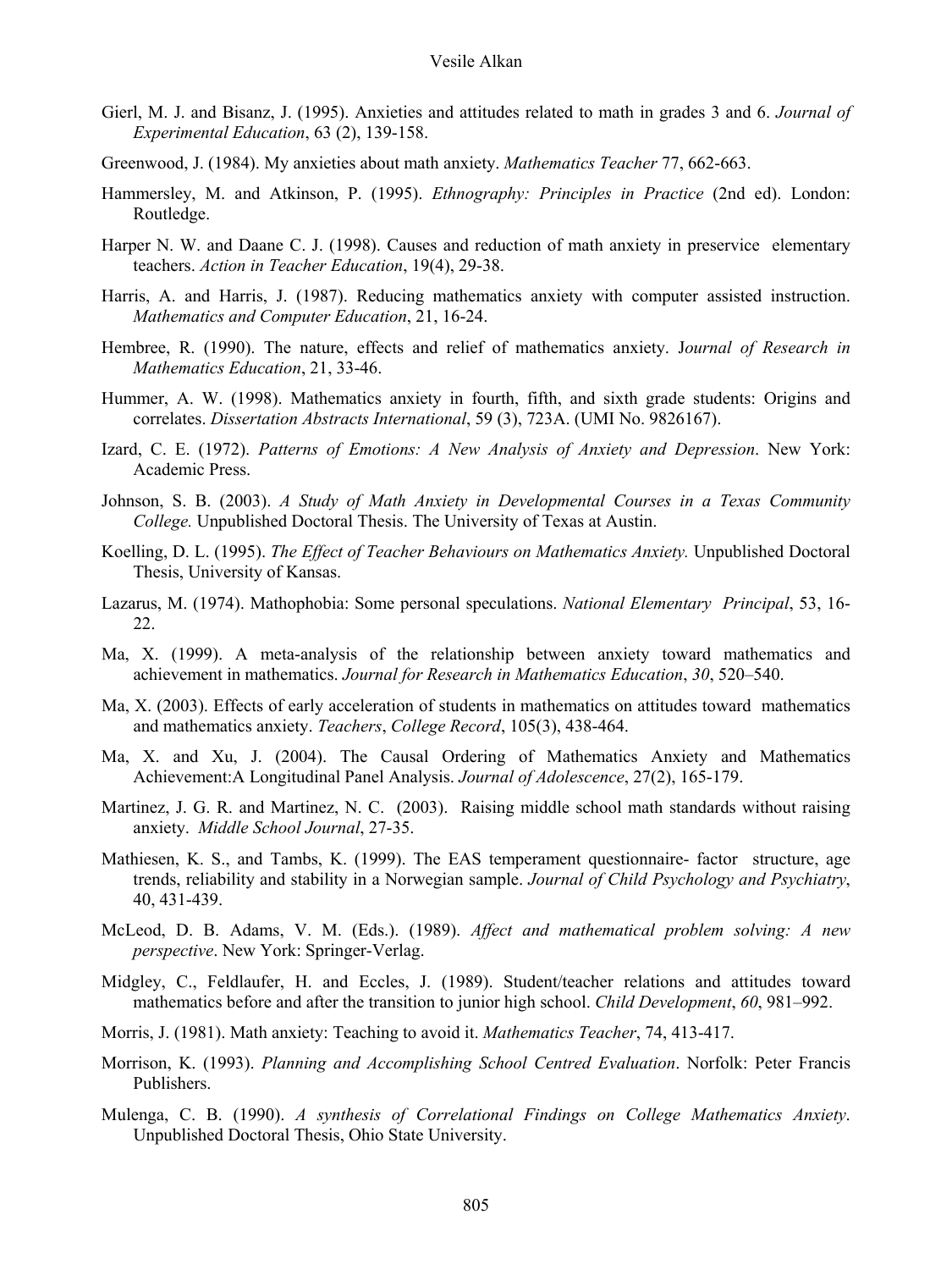- Multon, K., Brown, S. and Lent, R. (1991). Relation of self-efficacy beliefs to academic outcomes: A meta-analytic investigation. *Journal of Counseling Psychology 38*, 30-38.
- Murr, K. (2001, Spring). Math anxiety and how it affects high school students. *Ohio Journal of School Mathematics*, 43, 43-47.
- Norwood, K. S. (1994). The Effect of instructional approach on mathematics anxiety and achievement. *School Science and Mathematics*, 94 (5), 248-254.
- Oberlin, L. (1982). How to teach children to hate mathematics. *School Science and Mathematics*, 82(3), 261-261.
- Pan, W. and Tang, M. (2005). Students' perceptions on factors of statistics anxiety and instructional strategies. *Journal of Instructional Psychology, 32*, 205-214.
- Panasuk, R., Stone, W. And Todd, J. (2002). Lesson planning strategy for effective mathematics teaching. *Education, 122*(4), 808-812.
- Plake, B. S. and Parker, C. S. (1982). The Development and Validation of a Revised Version of the Mathematics Anxiety Rating Scale. *Educational and Psychological Measurement*, 42, 551-557.
- Preis, C. and Biggs, B. T. (2001). Can instructors help learners overcome math anxiety? *ATEA Journal*, 28(4), 6-10.
- Reyes, L. H. (1984). Affective variables and mathematics education. *The Elementary School Journal, 84*(5), 558-581.
- Richardson, F. C. and Suinn, R. M. (1972). The mathematics anxiety rating scale: Psychometric data. *Journal of Counselling Psychology*, 19, 551-554.
- Robertson, D. F. and Claesgens, J. (1983). *Math anxiety: Causes and solutions*. Paper presented at the meeting of the Minnesota Vocational Summer Conference of Area Vocational-Technical Institutes, Minneapolis, Minn. (ERIC Document Reproduction Service No. ED 238 711).
- Ruffins, P. (2007). A real fear. *Diverse: Issues in Higher Education, 24*(2), 17-19.
- Schwartz, A. (2000). Axing math anxiety. *Education Digest*, 65 (5), 62-65.
- Ryan, K., & Ryan, A. (2005). Psychological processes underlying stereotype threat. *Educational Psychologist*, *40*, 53-63.
- Scarpello, G. (2007). Helping students get past math anxiety. *Techniques: Connecting Education and Careers*, *82*(6), 34-35.
- Shanahan, K., Hermans, C., Haytko, D. (2006) *Overcoming Apathy and Classroom Disconnect in Marketing Courses: Employing Karaoke Jeopardy as a Content Retention Tool*. Marketing Education Review, 16 (1), p.85-90.
- Sherard, W.H. (1981). Math anxiety in the classroom. *The Clearing House*, 55, 106-110.
- Skiba, A. (1990). Reviewing an old subject: Math anxiety. *Mathematics Teacher,* 84, 188-189.
- Steele, D. F. and Arth, A. A. (1998). Math instruction and assessment: preventing anxiety, promoting confidence. *Schools in the Middle*, 44 (7), 44-48.
- Stodolsky, S. S. (1985). Telling math: Origins of math aversion and anxiety. *Educational Psychologist*, 20 (3), 125-133.
- Stuart, V. (2000). Math Curse or Math Anxiety? *Teaching Children Mathematics,* 6, 30-340.
- Suinn, R. M. and Edwards, R. (1982). The Mathematics anxiety rating scale for adolescents (MARS-A), *Journal of Clinical Psychology*, 38, 576-580.